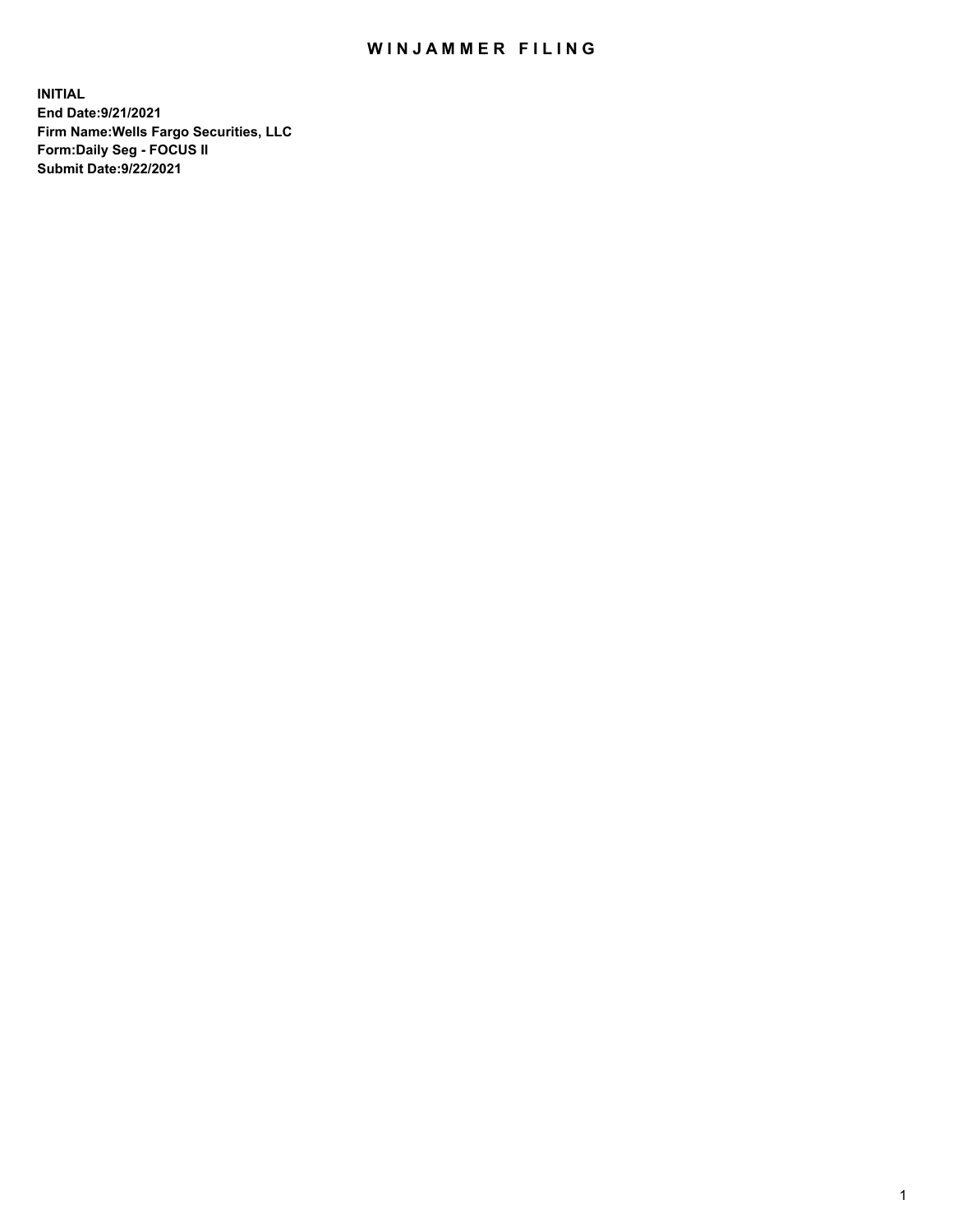**INITIAL End Date:9/21/2021 Firm Name:Wells Fargo Securities, LLC Form:Daily Seg - FOCUS II Submit Date:9/22/2021 Daily Segregation - Cover Page**

| Name of Company                                                                                                                                                                                                                                                                                                                | <b>Wells Fargo Securities LLC</b>                                         |
|--------------------------------------------------------------------------------------------------------------------------------------------------------------------------------------------------------------------------------------------------------------------------------------------------------------------------------|---------------------------------------------------------------------------|
| <b>Contact Name</b>                                                                                                                                                                                                                                                                                                            | <b>James Gnall</b>                                                        |
| <b>Contact Phone Number</b>                                                                                                                                                                                                                                                                                                    | 917-699-6822                                                              |
| <b>Contact Email Address</b>                                                                                                                                                                                                                                                                                                   | james.w.gnall@wellsfargo.com                                              |
| FCM's Customer Segregated Funds Residual Interest Target (choose one):<br>a. Minimum dollar amount: ; or<br>b. Minimum percentage of customer segregated funds required:% ; or<br>c. Dollar amount range between: and; or<br>d. Percentage range of customer segregated funds required between:% and%.                         | 270,000,000<br>$\overline{\mathbf{0}}$<br>0 <sub>0</sub><br>00            |
| FCM's Customer Secured Amount Funds Residual Interest Target (choose one):<br>a. Minimum dollar amount: ; or<br>b. Minimum percentage of customer secured funds required:%; or<br>c. Dollar amount range between: and; or<br>d. Percentage range of customer secured funds required between:% and%.                            | 40,000,000<br>$\overline{\mathbf{0}}$<br>0 <sub>0</sub><br>0 <sub>0</sub> |
| FCM's Cleared Swaps Customer Collateral Residual Interest Target (choose one):<br>a. Minimum dollar amount: ; or<br>b. Minimum percentage of cleared swaps customer collateral required:% ; or<br>c. Dollar amount range between: and; or<br>d. Percentage range of cleared swaps customer collateral required between:% and%. | 375,000,000<br><u>0</u><br>00<br>00                                       |

Attach supporting documents CH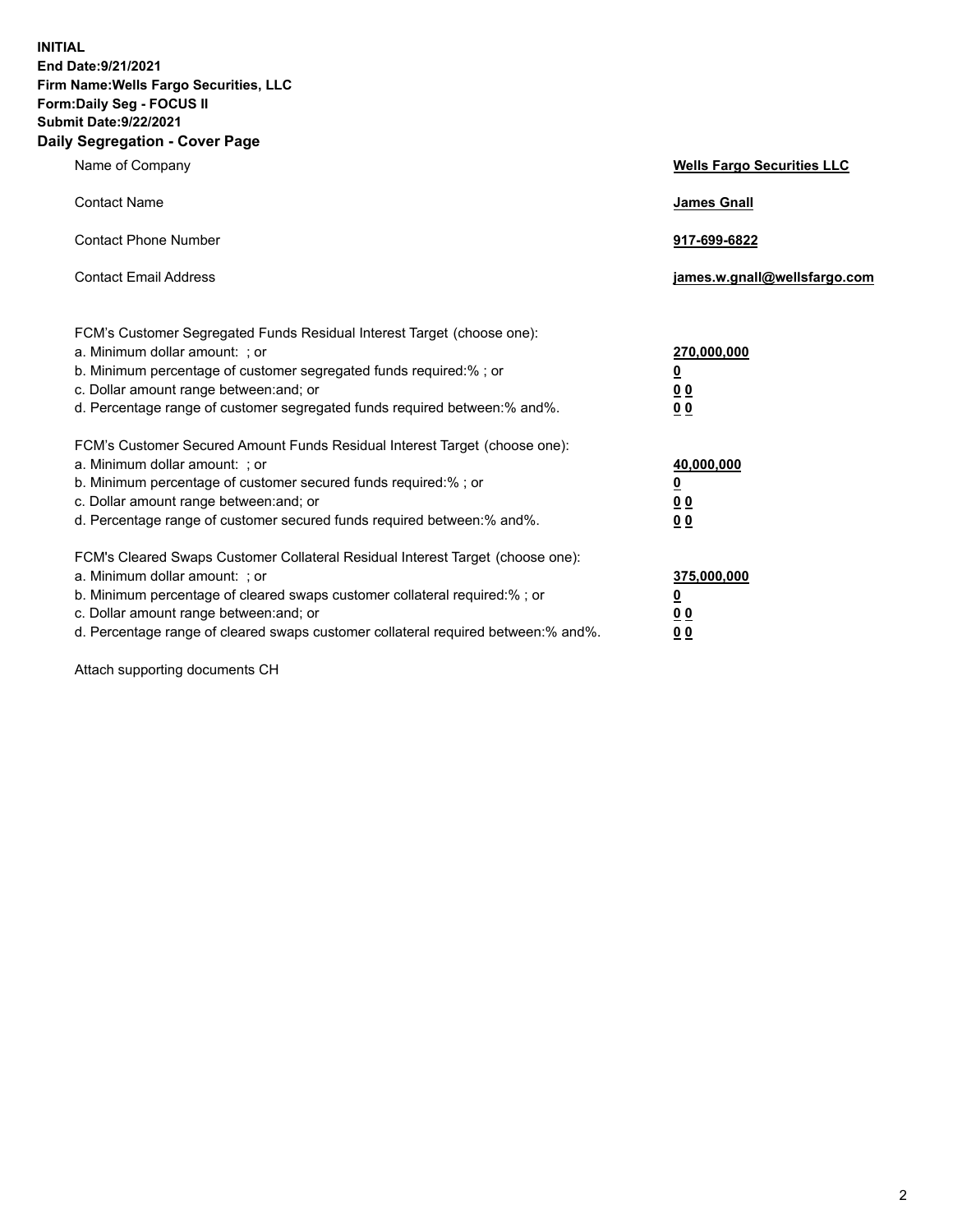**INITIAL End Date:9/21/2021 Firm Name:Wells Fargo Securities, LLC Form:Daily Seg - FOCUS II Submit Date:9/22/2021**

## **Daily Segregation - Secured Amounts**

|     | Foreign Futures and Foreign Options Secured Amounts                                         |                                    |
|-----|---------------------------------------------------------------------------------------------|------------------------------------|
|     | Amount required to be set aside pursuant to law, rule or regulation of a foreign            | $0$ [7305]                         |
|     | government or a rule of a self-regulatory organization authorized thereunder                |                                    |
| 1.  | Net ledger balance - Foreign Futures and Foreign Option Trading - All Customers             |                                    |
|     | A. Cash                                                                                     | 190,305,762 [7315]                 |
|     | B. Securities (at market)                                                                   | 212,109,593 [7317]                 |
| 2.  | Net unrealized profit (loss) in open futures contracts traded on a foreign board of trade   | 33,637,154 [7325]                  |
| 3.  | Exchange traded options                                                                     |                                    |
|     | a. Market value of open option contracts purchased on a foreign board of trade              | 372,126 [7335]                     |
|     | b. Market value of open contracts granted (sold) on a foreign board of trade                | -492,725 [7337]                    |
| 4.  | Net equity (deficit) (add lines 1. 2. and 3.)                                               | 435,931,910 [7345]                 |
| 5.  | Account liquidating to a deficit and account with a debit balances - gross amount           | 10,491,905 [7351]                  |
|     | Less: amount offset by customer owned securities                                            | -10,422,432 [7352] 69,473 [7354]   |
| 6.  | Amount required to be set aside as the secured amount - Net Liquidating Equity              | 436,001,383 [7355]                 |
|     | Method (add lines 4 and 5)                                                                  |                                    |
| 7.  | Greater of amount required to be set aside pursuant to foreign jurisdiction (above) or line | 436,001,383 [7360]                 |
|     | 6.                                                                                          |                                    |
|     | FUNDS DEPOSITED IN SEPARATE REGULATION 30.7 ACCOUNTS                                        |                                    |
| 1.  | Cash in banks                                                                               |                                    |
|     | A. Banks located in the United States                                                       | 51,740,480 [7500]                  |
|     | B. Other banks qualified under Regulation 30.7                                              | 10,018,667 [7520] 61,759,147       |
|     |                                                                                             | [7530]                             |
| 2.  | <b>Securities</b>                                                                           |                                    |
|     | A. In safekeeping with banks located in the United States                                   | 129,288,677 [7540]                 |
|     | B. In safekeeping with other banks qualified under Regulation 30.7                          | 0 [7560] 129,288,677 [7570]        |
| 3.  | Equities with registered futures commission merchants                                       |                                    |
|     | A. Cash                                                                                     | 21,651,005 [7580]                  |
|     | <b>B.</b> Securities                                                                        | 102,834,232 [7590]                 |
|     | C. Unrealized gain (loss) on open futures contracts                                         | 3,828,719 [7600]                   |
|     | D. Value of long option contracts                                                           | 372,126 [7610]                     |
|     | E. Value of short option contracts                                                          | -492,725 [7615] 128,193,357 [7620] |
| 4.  | Amounts held by clearing organizations of foreign boards of trade                           |                                    |
|     | A. Cash                                                                                     | $0$ [7640]                         |
|     | <b>B.</b> Securities                                                                        | $0$ [7650]                         |
|     | C. Amount due to (from) clearing organization - daily variation                             | $0$ [7660]                         |
|     | D. Value of long option contracts                                                           | $0$ [7670]                         |
|     | E. Value of short option contracts                                                          | 0 [7675] 0 [7680]                  |
| 5.  | Amounts held by members of foreign boards of trade                                          |                                    |
|     | A. Cash                                                                                     | 8,463,155 [7700]                   |
|     | <b>B.</b> Securities                                                                        | 200,103,260 [7710]                 |
|     | C. Unrealized gain (loss) on open futures contracts                                         | 9,431,517 [7720]                   |
|     | D. Value of long option contracts                                                           | $0$ [7730]                         |
|     | E. Value of short option contracts                                                          | 0 [7735] 217,997,932 [7740]        |
| 6.  | Amounts with other depositories designated by a foreign board of trade                      | 0 [7760]                           |
| 7.  | Segregated funds on hand                                                                    | $0$ [7765]                         |
| 8.  | Total funds in separate section 30.7 accounts                                               | 537,239,113 [7770]                 |
| 9.  | Excess (deficiency) Set Aside for Secured Amount (subtract line 7 Secured Statement         | 101,237,730 [7380]                 |
|     | Page 1 from Line 8)                                                                         |                                    |
| 10. | Management Target Amount for Excess funds in separate section 30.7 accounts                 | 40,000,000 [7780]                  |
|     |                                                                                             |                                    |

11. Excess (deficiency) funds in separate 30.7 accounts over (under) Management Target **61,237,730** [7785]

3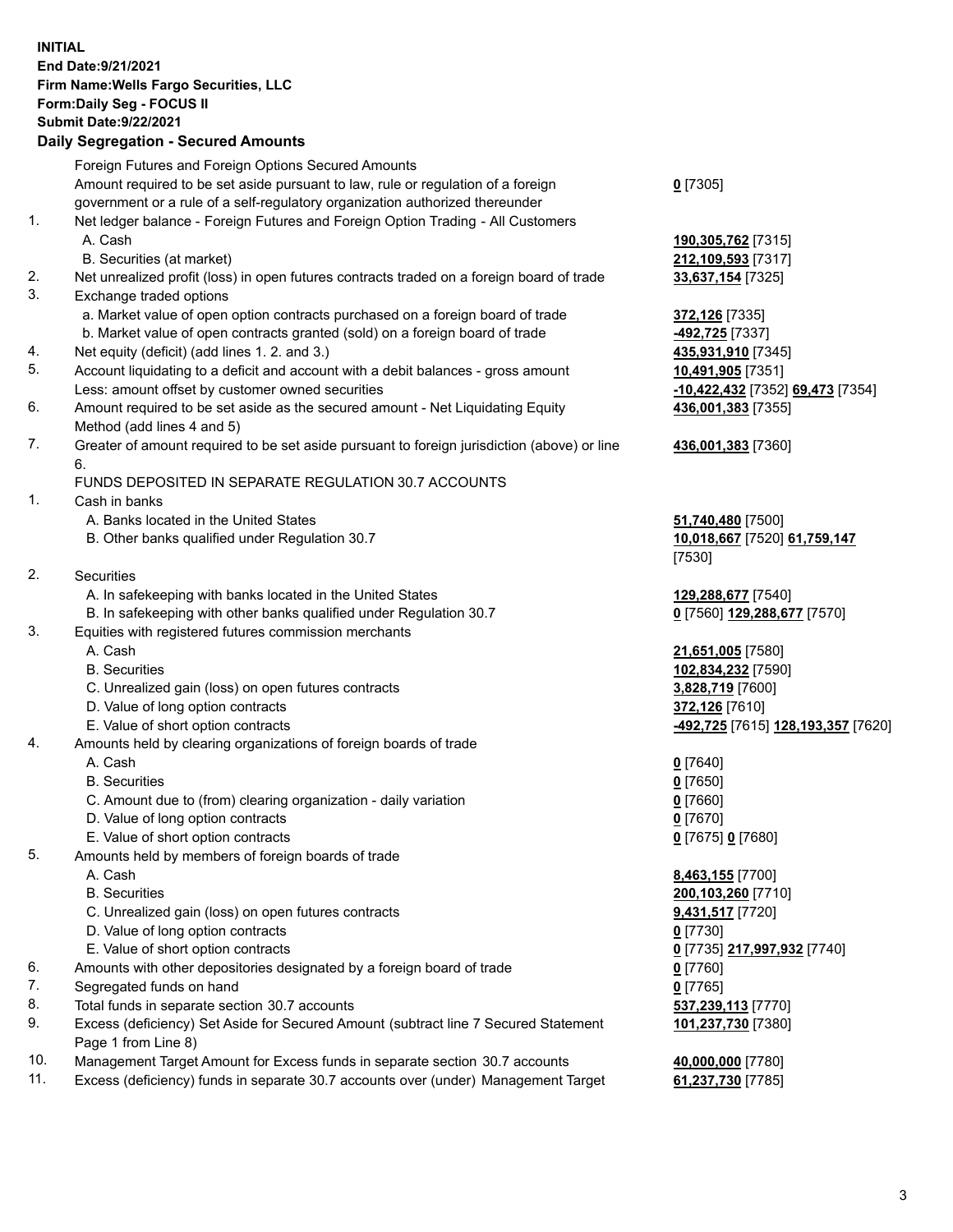**INITIAL End Date:9/21/2021 Firm Name:Wells Fargo Securities, LLC Form:Daily Seg - FOCUS II Submit Date:9/22/2021 Daily Segregation - Segregation Statement** SEGREGATION REQUIREMENTS(Section 4d(2) of the CEAct) 1. Net ledger balance A. Cash **2,943,226,443** [7010] B. Securities (at market) **1,776,966,853** [7020] 2. Net unrealized profit (loss) in open futures contracts traded on a contract market **-151,037,435** [7030] 3. Exchange traded options A. Add market value of open option contracts purchased on a contract market **2,330,142,499** [7032] B. Deduct market value of open option contracts granted (sold) on a contract market **-2,202,606,153** [7033] 4. Net equity (deficit) (add lines 1, 2 and 3) **4,696,692,207** [7040] 5. Accounts liquidating to a deficit and accounts with debit balances - gross amount **19,526,746** [7045] Less: amount offset by customer securities **-19,494,972** [7047] **31,774** [7050] 6. Amount required to be segregated (add lines 4 and 5) **4,696,723,981** [7060] FUNDS IN SEGREGATED ACCOUNTS 7. Deposited in segregated funds bank accounts A. Cash **109,884,145** [7070] B. Securities representing investments of customers' funds (at market) **525,252,277** [7080] C. Securities held for particular customers or option customers in lieu of cash (at market) **564,280,417** [7090] 8. Margins on deposit with derivatives clearing organizations of contract markets A. Cash **2,184,661,472** [7100] B. Securities representing investments of customers' funds (at market) **555,071,717** [7110] C. Securities held for particular customers or option customers in lieu of cash (at market) **1,212,686,436** [7120] 9. Net settlement from (to) derivatives clearing organizations of contract markets **-78,640,607** [7130] 10. Exchange traded options A. Value of open long option contracts **2,330,142,499** [7132] B. Value of open short option contracts **-2,202,606,153** [7133] 11. Net equities with other FCMs A. Net liquidating equity **0** [7140] B. Securities representing investments of customers' funds (at market) **0** [7160] C. Securities held for particular customers or option customers in lieu of cash (at market) **0** [7170] 12. Segregated funds on hand **0** [7150] 13. Total amount in segregation (add lines 7 through 12) **5,200,732,203** [7180] 14. Excess (deficiency) funds in segregation (subtract line 6 from line 13) **504,008,222** [7190]

- 15. Management Target Amount for Excess funds in segregation **270,000,000** [7194]
- 16. Excess (deficiency) funds in segregation over (under) Management Target Amount Excess

**234,008,222** [7198]